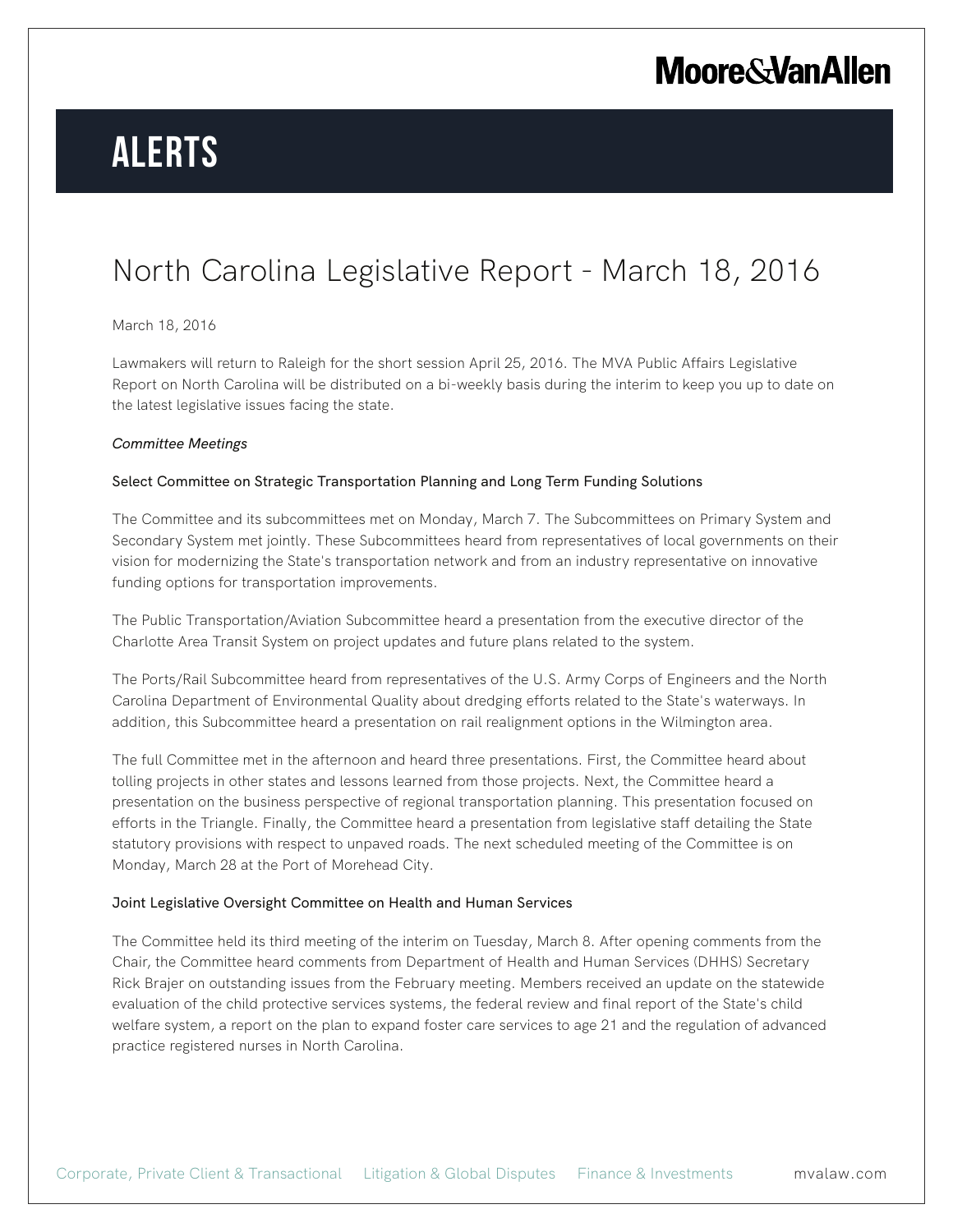Members returned in the afternoon for discussion on a strategic plan for addressing Alzheimer's disease and related dementias. The Committee concluded with a review of the joint study of Justice and Public Safety and Behavioral Health and draft committee recommendations. The Committee will meet again on Tuesday, April 12.

#### Revenue Laws Study Committee

The Revenue Laws Study Committee met on Tuesday, March 8 and had a packed agenda. First, the Committee heard from Alan Woodard with the Department of Revenue with respect to several tax compliance and audit efforts under way at the Department. Next, legislative staff provided a detailed presentation on the excise tax imposed on mill machinery in lieu of the general sales and use tax. This was followed by a brief presentation by legislative staff on market-based sourcing for corporate apportionment purposes. This presentation included a revised legislative proposal, which included specific sourcing rules for banks. Another legislative staff member then gave a detailed presentation on issues raised by legislation enacted in 2015 that applied the sales and use tax to certain repair, maintenance, and installation services. The Committee also reviewed legislative proposals with respect to conformity to federal tax law changes and revenue law technical corrections. Legislative staff made additional presentations with respect to certain exemptions from the motor fuels tax allowed to local governments and updates on efforts nationally to collect sales and use taxes from remote retailers. Finally, the Committee heard from e-cigarette wholesalers with respect to the application of the excise tax on other tobacco products to their industry. The Committee's next scheduled meeting is Tuesday, April 12.

#### Economic Development and Global Engagement Oversight Committee

The Committee met on Thursday, March 17. First, the Committee heard from the Rural Economic Development Division of the Department of Commerce on that Division's site development and shell building loan programs. Second, the Committee heard from representatives of numerous State agencies on their efforts to assist economically distressed areas of the State. Specifically, the Committee heard from the Departments of Environmental Quality (with respect to water and sewer infrastructure programs), Information Technology (with respect to availability and accessibility of broadband service), Transportation (with respect to the funding of transportation projects), and Public Instruction (with respect to low-wealth school supplemental funding). Finally, the Committee had prolonged discussions about a proposal to re-vamp the State's county tier system, which was designed to measure economic distress. Ultimately, no action was taken on the proposal that was presented at this meeting. The Committee's next scheduled meeting is on Thursday, April 7.

### *In The News*

- Raleigh News & Observer: US Senate candidates Burr, Ross differ on Obama's nomination to court
- Raleigh News & Observer: Few surprises, maybe some recounts in NC legislative primaries
- Associated Press: Primary voter turnout at 35 percent, exceeding 2012 primary
- *Associated Press: New filing period begins for elections upset by rulings*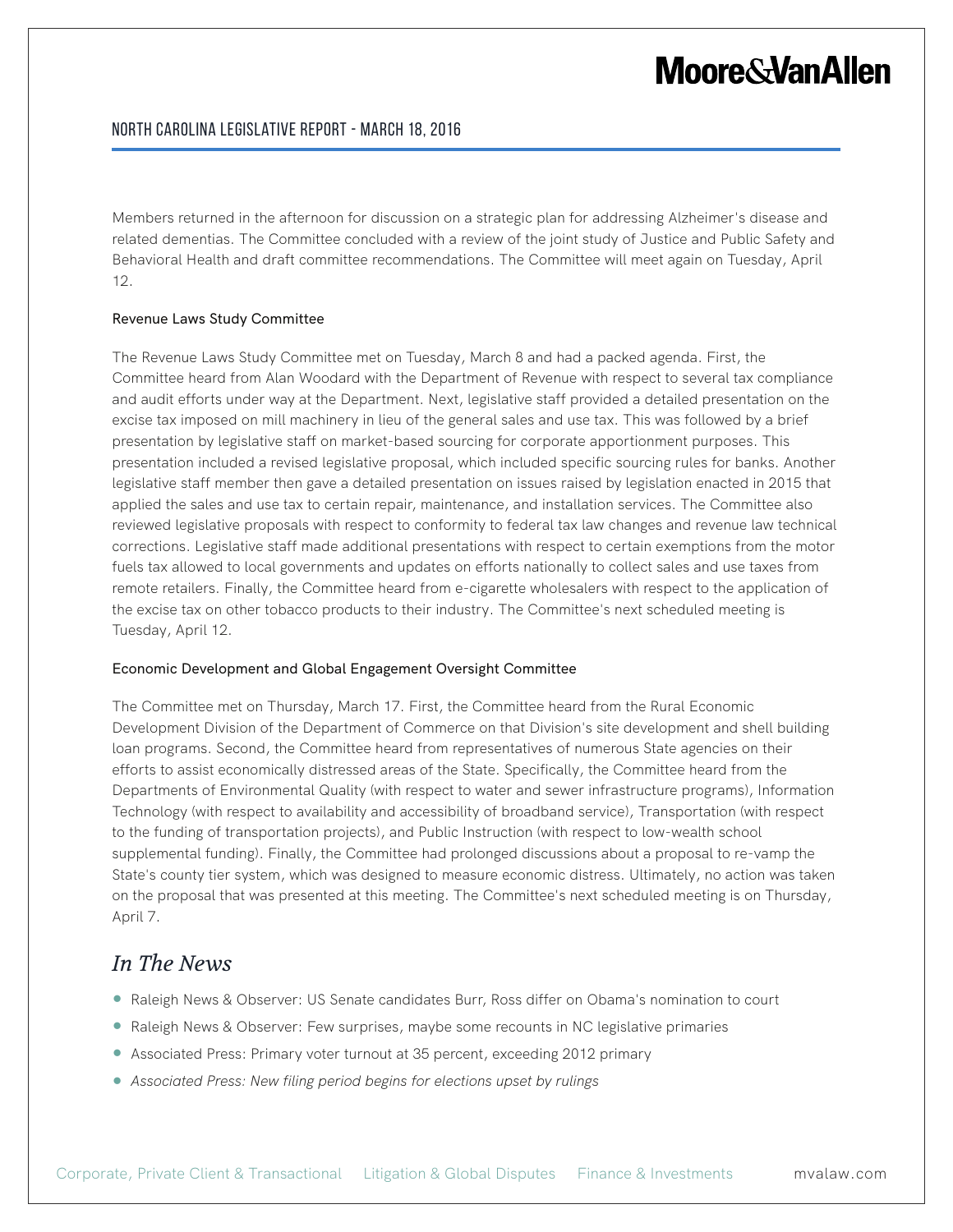#### North Carolina Legislative Report - March 18, 2016

### *Legislative Calendar*

#### Tue, March 22, 2016

2:00 PM

Committee on Access to Public Lands (LRC)(2015)

544 LOB

#### Wed, March 23, 2016

9:00 AM

Joint Legislative Oversight Committee on Health and Human Services, Subcommittee on Statewide Early Education & Family Support Program

544 LOB

9:30 AM

Select Committee on Achievement School Districts (House)

424 LOB

9:30 AM

Committee on Savings Reserve Account (LRC)(2015)

643 LOB

12:30 PM

Select Committee on Step Therapy -- CORRECTED (House)

544 LOB

2:00 PM

Select Committee on Education Strategy and Practices -- CORRECTED (House)

415 LOB

#### Thu, March 24, 2016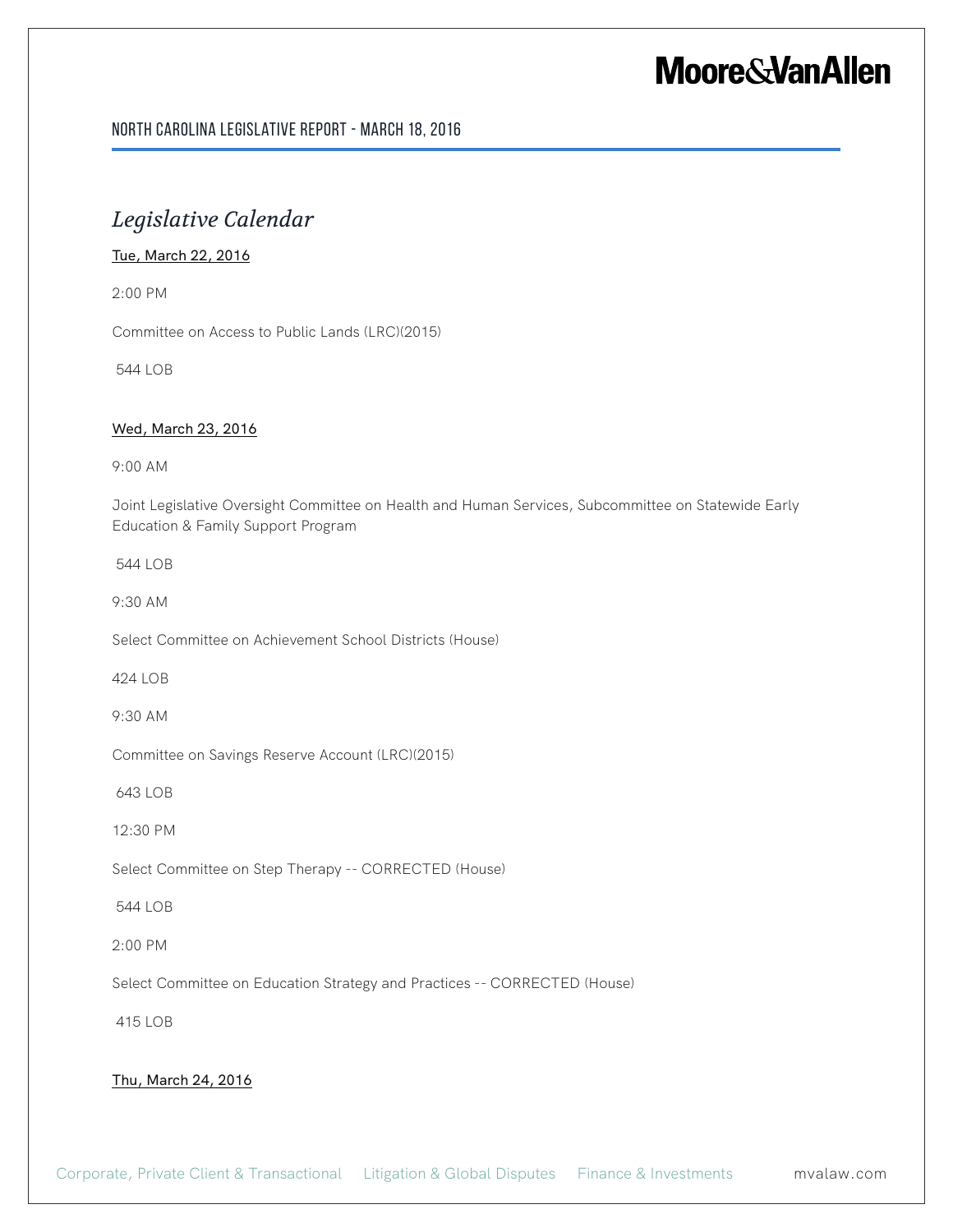#### North Carolina Legislative Report - March 18, 2016

#### 9:30 AM

Select Committee on Education Strategy and Practices (House)

415 LOB

#### Mon, March 28, 2016

1:00 PM

Blue Ribbon Commission to Study the Building and Infrastructure Needs of the State (2013)

643 LOB

1:45 PM

Select Committee on Strategic Transportation Planning and Long Term Funding Solutions (House)

Train Depot, 1001 Arendell St., Morehead City, NC

#### Thu, March 31, 2016

9:30 AM

Environmental Review Commission -- CORRECTED

415 LOB

#### Tue, April 05, 2016

2:00 PM

Committee on Homeless Youth, Foster Care and Dependency (LRC)(2015)

415 LOB

#### Wed, April 06, 2016

9:30 AM

Joint Legislative Oversight Committee on Unemployment Insurance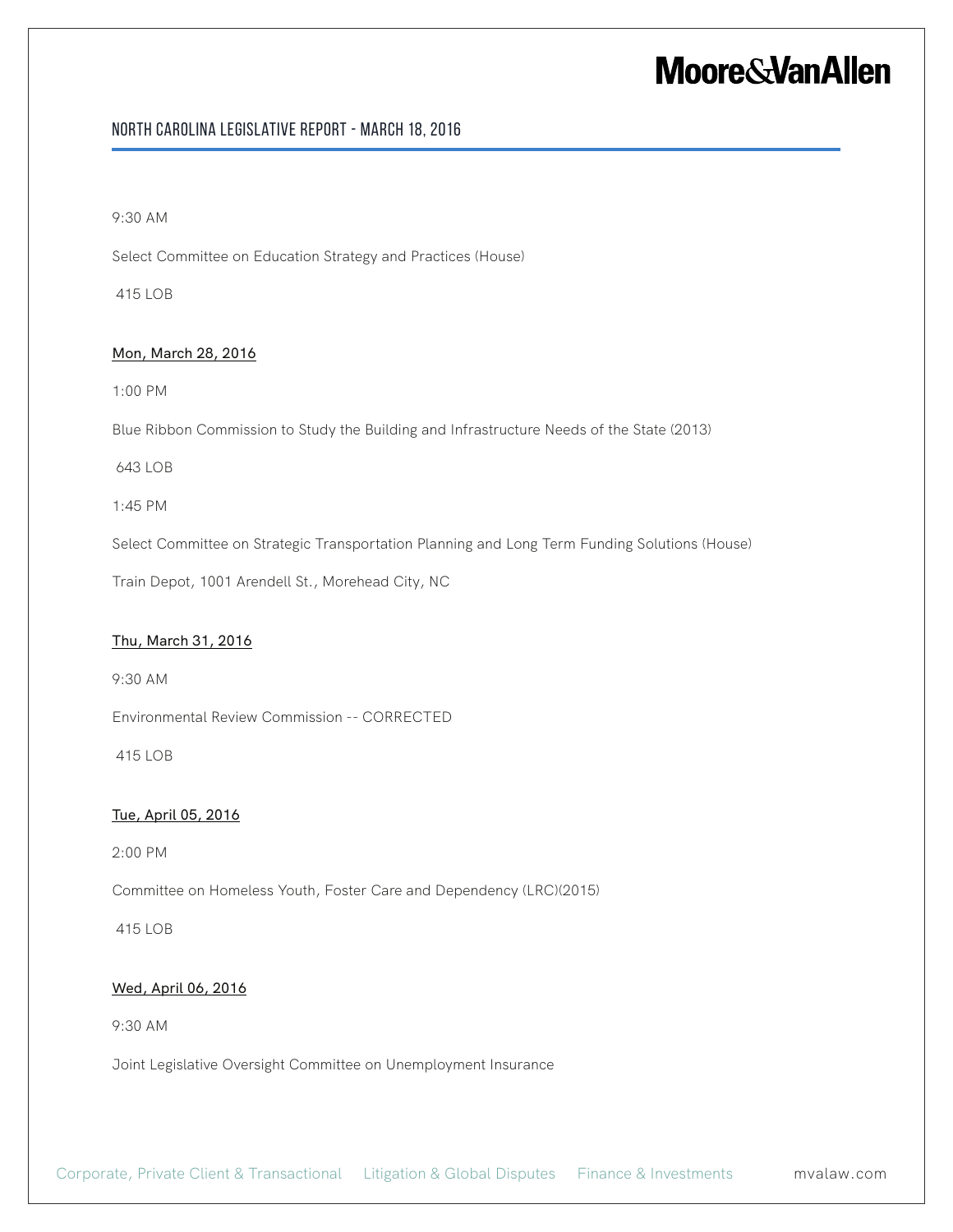#### North Carolina Legislative Report - March 18, 2016

544 LOB

#### Thu, April 07, 2016

9:30 AM

Joint Legislative Economic Development and Global Engagement Oversight Committee

643 LOB

1:00 PM

Joint Legislative Oversight Committee on Information Technology

544 LOB

#### Mon, April 11, 2016

8:30 AM

Joint Legislative Oversight Committee on General Government

1027/1128 LB

#### Tue, April 12, 2016

8:30 AM

Joint Legislative Oversight Committee on Health and Human Services

643 LOB

1:00 PM

Joint Legislative Oversight Committee on Medicaid and NC Health Choice

643 LOB

#### Thu, April 14, 2016

11:15 AM